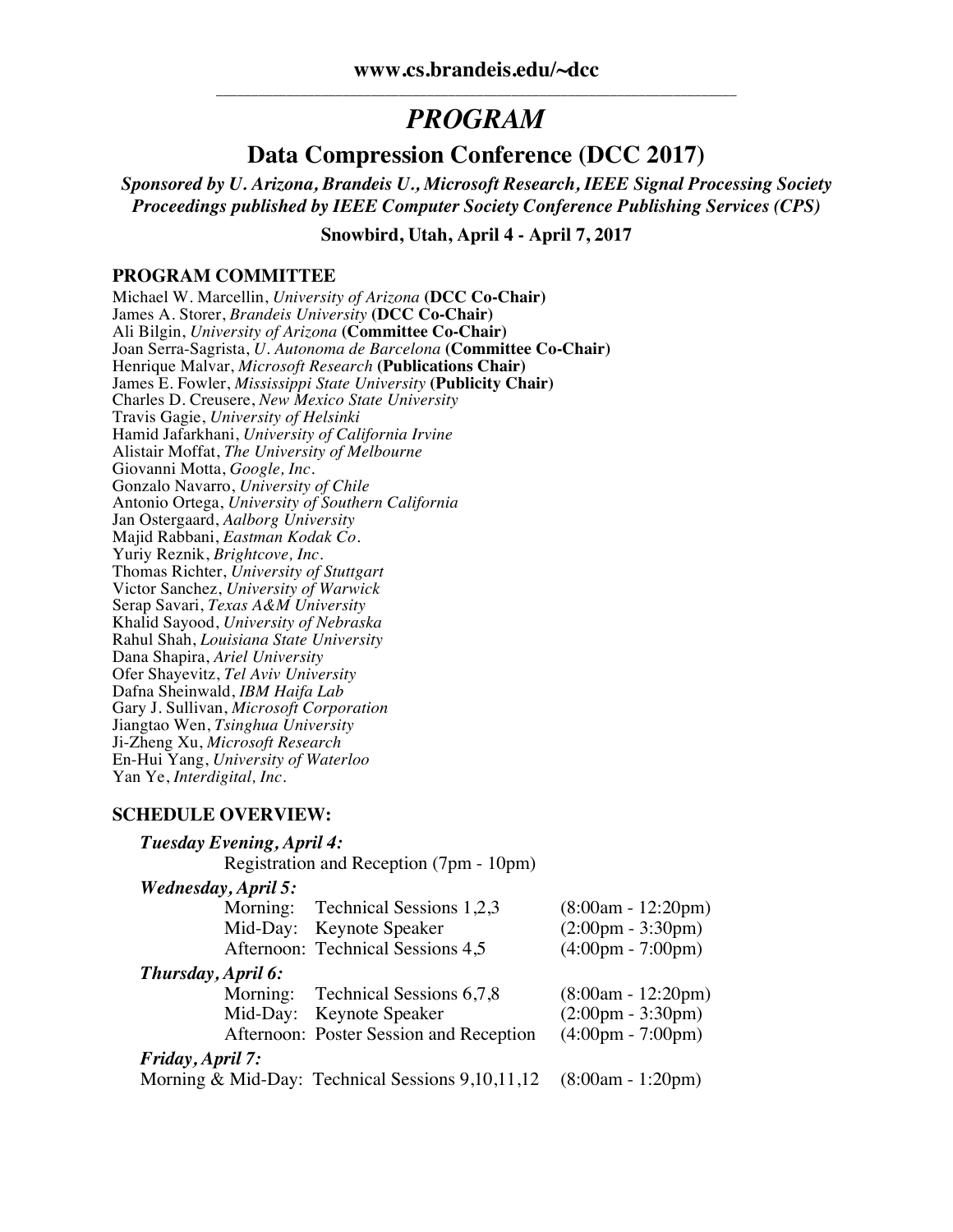### **TUESDAY EVENING**

Registration / Reception, 7:00-10:00pm (Golden Cliff Room)

## **WEDNESDAY MORNING**

# **SESSION 1,** *Video Coding, Part 1*

| 8:00am: Spatially Scalable HEVC for Layered Division Multiplexing in Broadcast 3                                                                      |  |
|-------------------------------------------------------------------------------------------------------------------------------------------------------|--|
| Kiran Misra <sup>1</sup> , Andrew Segall <sup>1</sup> , Jie Zhao <sup>1</sup> , Seung-Hwan Kim <sup>1</sup> , Joan Llach <sup>2</sup> ,               |  |
| Alan Stein <sup>2</sup> , John Stewart <sup>2</sup> , Hendry <sup>3</sup> , Ye-Kui Wang <sup>3</sup> , Yan Ye <sup>4</sup> , and Yong He <sup>4</sup> |  |
| <sup>1</sup> Sharp Labs Of America, <sup>2</sup> Technicolor, <sup>3</sup> Qualcomm, <sup>4</sup> Interdigital                                        |  |
| 8:20am: Conversion and Coding Practices for HDR/WCG ICTCP 4:2:0 Video 13                                                                              |  |
| Taoran Lu, Fangjun Pu, Peng Yin, Tao Chen, and Walt Husak                                                                                             |  |
| Dolby Laboratories                                                                                                                                    |  |
| 8:40am: Effective Quadtree Plus Binary Tree Block Partition Decision                                                                                  |  |
| 23<br>for Future Video Coding.                                                                                                                        |  |
| Zhao Wang <sup>1</sup> , Shiqi Wang <sup>2</sup> , Jian Zhang <sup>1</sup> , Shanshe Wang <sup>1</sup> , and Siwei Ma <sup>1</sup>                    |  |
| <sup>1</sup> Peking University, <sup>2</sup> Nanyang Technological University                                                                         |  |
|                                                                                                                                                       |  |
| Franck Galpin, Philippe Bordes, and Fabien Racape                                                                                                     |  |
| Technicolor                                                                                                                                           |  |
| <b>Break:</b> 9:20am - 9:40am                                                                                                                         |  |

# **SESSION 2,** *Quality Metrics and Perceptual Compression, Part 1*

| 9:40am: Measure and Prediction of HEVC Perceptually Lossy/Lossless                                                                                                    |  |
|-----------------------------------------------------------------------------------------------------------------------------------------------------------------------|--|
|                                                                                                                                                                       |  |
| Qin Huang <sup>1</sup> , Haiqiang Wang <sup>1</sup> , Sung Chang Lim <sup>2</sup> , Hui Yong Kim <sup>2</sup> , Se Yoon Jeong <sup>2</sup> ,<br>and C.-C. Jay $Ku0^1$ |  |
| <sup>1</sup> Univ. Southern California, <sup>2</sup> Elec. and Tele. Research Institute                                                                               |  |
|                                                                                                                                                                       |  |
| $Zhi Li1$ and Christos G. Bampis <sup>2</sup>                                                                                                                         |  |
| <sup>1</sup> Netflix, <sup>2</sup> Univ. of Texas at Austin                                                                                                           |  |
| <b>10:20am:</b> Influence of Dead Zone Quantization Parameters in the R/D Performance                                                                                 |  |
|                                                                                                                                                                       |  |
| Miguel O. Martínez-Rach, Pablo Piñol, Otoniel López-Granado,<br>and Manuel P. Malumbres                                                                               |  |
| Miquel Hernández University                                                                                                                                           |  |

### **Break:** 10:40am - 11:00am

| Gianni Decaroli <sup>1</sup> , Travis Gagie <sup>2</sup> , and Giovanni Manzini <sup>3</sup>               |
|------------------------------------------------------------------------------------------------------------|
| <sup>1</sup> University of Eastern Piedmont, <sup>2</sup> Diego Portales University and CEBIB,<br>3HT-CNR  |
| 11:20am: Complementary Contextual Models with FM-Index for DNA Compression 82                              |
| Wenjing Fan <sup>1</sup> , Wenrui Dai <sup>2</sup> , Yong Li <sup>1</sup> , and Hongkai Xiong <sup>1</sup> |
| <sup>1</sup> Shanghai Jiao Tong Univ., <sup>2</sup> University of California, San Diego                    |
| 11:40am: Improved Parallel Construction of Wavelet Trees and Rank/Select Structures 92                     |
| Julian Shun                                                                                                |
| University of California, Berkeley                                                                         |
|                                                                                                            |
| Rodrigo Cánovas and Eric Rivals                                                                            |
| Université de Montpellier                                                                                  |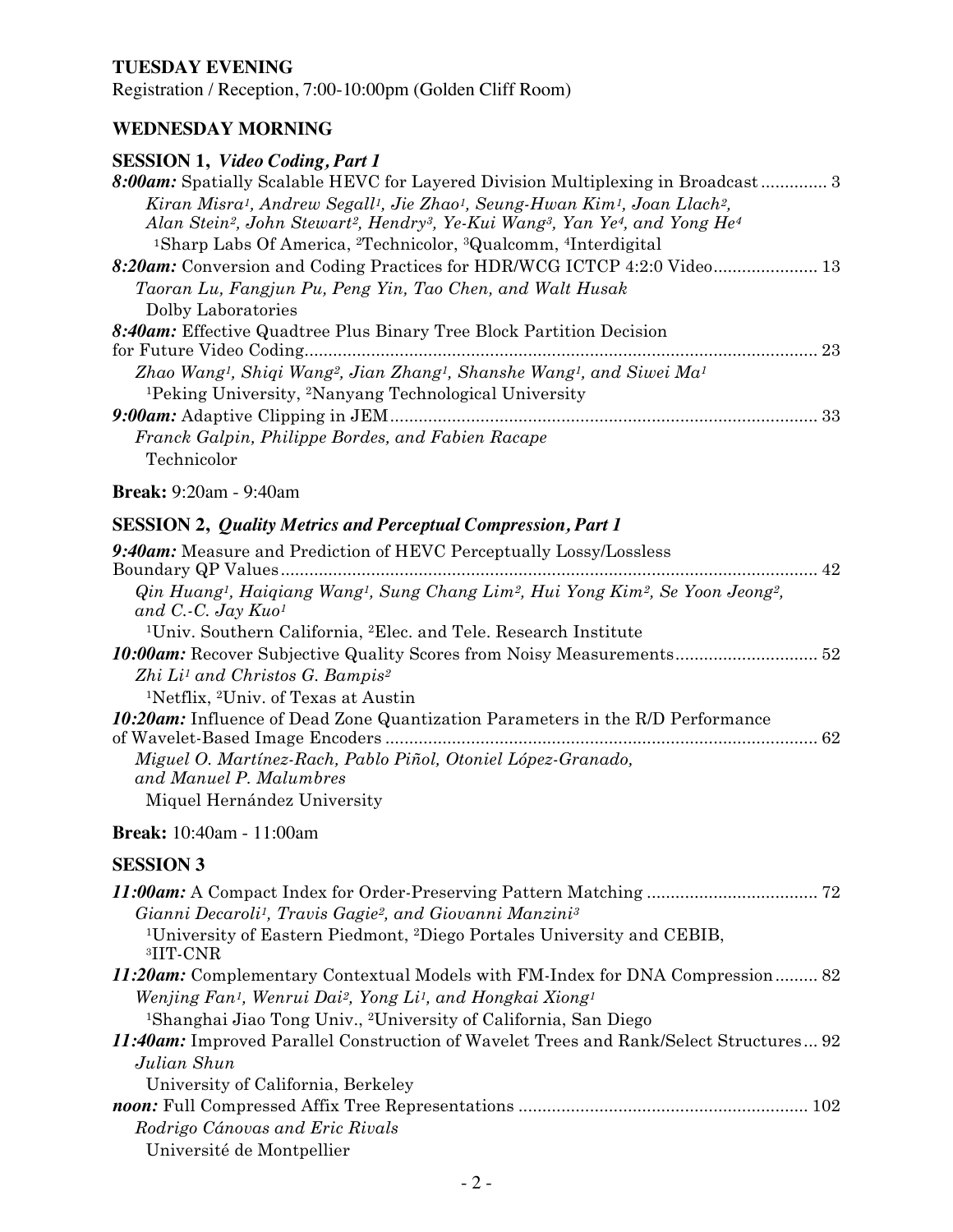#### **WEDNESDAY MID-DAY**

*Kenote Speaker*

2:00pm - 3:30pm

# **Visual Quality Metrics**

Scott Daly

*Senior Member Technical Staff, Dolby Laboratories*

#### **Abstract**:

In a recent paper\*, over 30 visual quality metrics were assessed against a subjective dataset. Why so many? While complexity criteria and the creativity of the metric designers is an obvious answer, there are also important business-dependent factors. For example, mature businesses offering high quality products/services are more interested in carefully quantifying performance around a visually lossless goal, while nascent businesses offering a new imaging convenience to the market are generally more interested in describing quality over a wider range of distortions. Currently, it is difficult to have accuracy at the threshold as well as the ability to describe the entire range of appearance. Such difficulty has roots in the threshold vs. suprathreshold performance of the visual system, where one example is that the luminance nonlinearity that results in uniform detection is different from the one that describes lightness appearance\*. Another is that the CSF (Contrast Sensitivity Function,  $\sim$  an MTF) changes shape as distortions become visibly larger. These fundamental aspects of human vision manifest into not only different types of metric algorithms, but also different methodologies required for subjective testing. In addition to the distinction between visually lossless vs. visual lossy, there is a key distinction between metrics that are signal-dependent, such as commonly used for codec assessment, and those that are traditionally signal-independent, such as those used to characterize displays. While these arenas have been largely disjoint for many decades, the proliferation of widely varying display capabilities means that codec or other image processing quality assessment is substantially linked to the actual display. Some businesses are able to take advantage of such linking, while others are not. The recent development of HDR displays and signal ecosystems enabling metadata means that OTT (internet delivery of content) businesses are able to take advantage of such linking while traditional businesses such as broadcasting are hesitant. This recency is exemplified in that only two of the metrics studied above were capable of being calibrated to the display. The concept of Signal Known Exactly (SKE) affects whether perceptually transparent or merely structural similarity is needed for specific businesses, and thus effect whether reference-based or no-reference metrics are most applicable. For example, usergenerated content puts specific demands on certain features that doesn't occur with professionally produced content. However, professional content having narrative intentions brings up the related concept of Signal Expressed Exactly. In addition to the physics of the display and the psychophysics of human viewer, the statistics of the imagery must also be considered. Further philosophical issues include non-ergodic imagery, entropy vs. sensation, and technological acclimatization which requires consideration of "better than excellent".

*[1] Hanhart EURASIP 2016*

[2] Hillis and Brainard JOSA 2007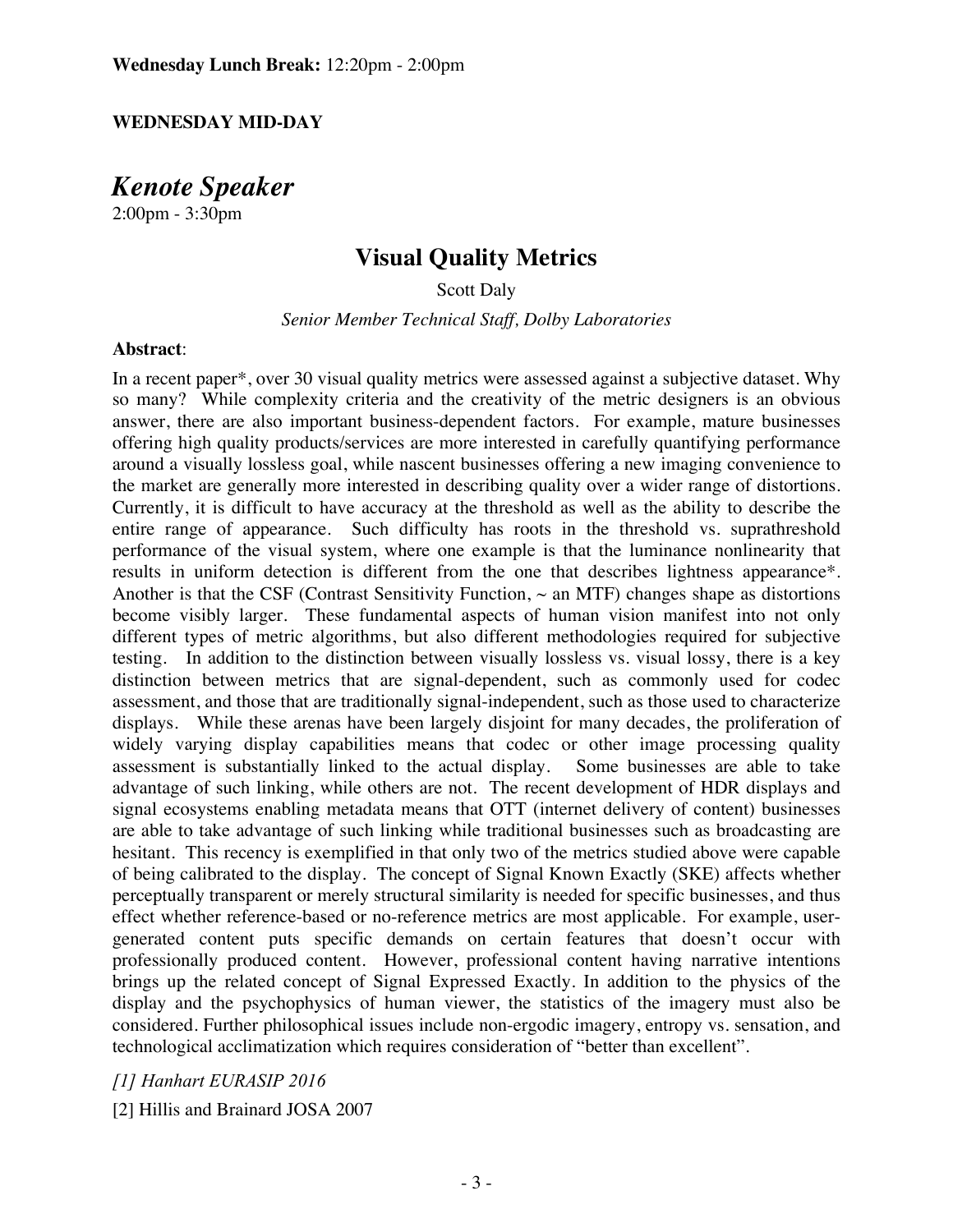# **WEDNESDAY AFTERNOON**

# **SESSION 4**

| 4:00pm: Low Complexity Prediction Model for Coding Remote-Sensing Data                                                |
|-----------------------------------------------------------------------------------------------------------------------|
| Naoufal Amrani <sup>1</sup> , Joan Serra-Sagristà <sup>1</sup> , and Michael Marcellin <sup>2</sup>                   |
| <sup>1</sup> Universitat Autònoma de Barcelona, <sup>2</sup> Univ. of Arizona                                         |
|                                                                                                                       |
| <b>Thomas Richter</b>                                                                                                 |
| University of Stuttgart                                                                                               |
| 4:40pm: Pseudo Sequence Based 2-D Hierarchical Coding Structure                                                       |
| Li Li <sup>1</sup> , Zhu Li <sup>1</sup> , Bin Li <sup>2</sup> , Dong Liu <sup>3</sup> , and Hougiang Li <sup>3</sup> |
| <sup>1</sup> University of Missouri-KC, <sup>2</sup> Microsoft Research Asia, <sup>3</sup> USTC                       |
| <b>5:00pm:</b> Signal Recovery in Compressive Sensing via Multiple Sparsifying Bases 141                              |
| U. L. Wijewardhana <sup>1</sup> , E. Belyaev <sup>2</sup> , M. Codreanu <sup>1</sup> , and M. Latva-Aho <sup>1</sup>  |
| <sup>1</sup> University of Oulu, <sup>2</sup> Technical University of Denmark                                         |
| 5:20pm: Compressed Sensing Performance of Binary Matrices                                                             |
| Weizhi Lu, Tao Dai, and Shu-Tao Xia                                                                                   |
| Tsinghua University                                                                                                   |

**Break:** 5:40pm - 6:00pm

| 6:00pm: Marlin: A High Throughput Variable-to-Fixed Codec Using                                                                          |  |
|------------------------------------------------------------------------------------------------------------------------------------------|--|
| Manuel Martinez <sup>1</sup> , Monica Haurilet <sup>1</sup> , Rainer Stiefelhagen <sup>1</sup> ,<br>and Joan Serra-Sagristà <sup>2</sup> |  |
| <sup>1</sup> Karlsruhe Institute of Technology, <sup>2</sup> Universitat Autonoma de Barcelona                                           |  |
|                                                                                                                                          |  |
| Philip Bille, Inge Li Gørtz, and Nicola Prezza                                                                                           |  |
| <b>Technical University of Denmark</b>                                                                                                   |  |
|                                                                                                                                          |  |
| Michal Ganczorz and Artur Jeż                                                                                                            |  |
| University of Wrocław                                                                                                                    |  |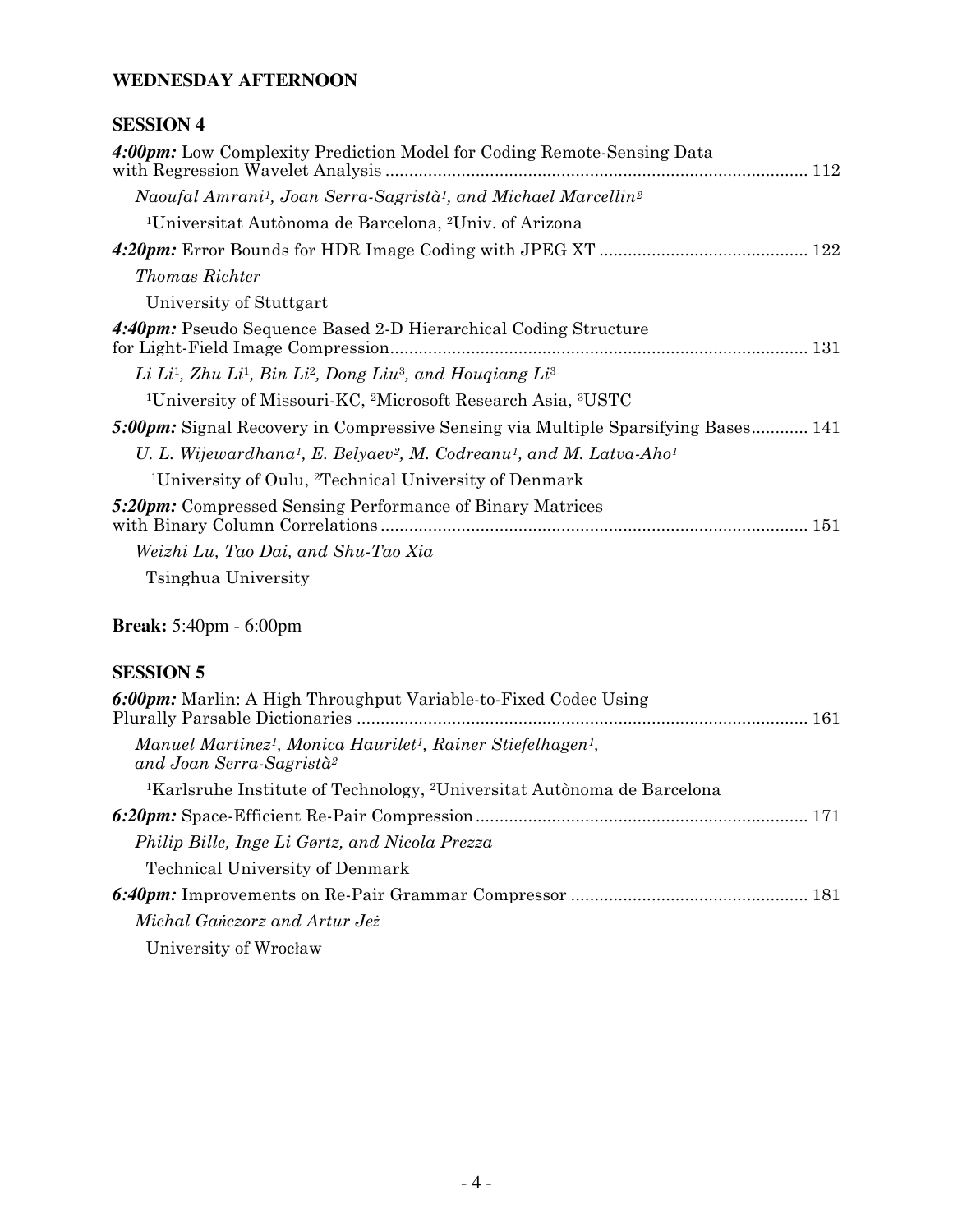# **THURSDAY MORNING**

# **SESSION 6,** *Video Coding, Part 2*

| Kevin Reuzé <sup>1</sup> , Pierrick Philippe <sup>1</sup> , Wassim Hamidouche <sup>2</sup> , and Olivier Déforges <sup>2</sup> |
|--------------------------------------------------------------------------------------------------------------------------------|
| <sup>1</sup> Orange Labs, <sup>2</sup> IETR/INSA                                                                               |
| 8:20am: Fast Intra Coding Implementation for High Efficiency Video Coding (HEVC) 201                                           |
| Xin Lu <sup>1</sup> , Nan Xiao <sup>2</sup> , Graham Martin <sup>3</sup> , Yue Hu <sup>1</sup> , and Xuesong Jin <sup>4</sup>  |
| <sup>1</sup> Harbin Inst. of Tech., <sup>2</sup> Univ. of Warwick, <sup>3</sup> Harbin Univ. of Commerce                       |
| 8:40am: Intra Prediction Using Multiple Reference Lines for Video Coding 221                                                   |
| Jiahao Li <sup>1</sup> , Bin Li <sup>2</sup> , Jizheng Xu <sup>2</sup> , and Ruigin Xiong <sup>1</sup>                         |
| <sup>1</sup> Peking University, <sup>2</sup> Microsoft Research Asia                                                           |

**Break:** 9:00am - 9:40am

### **SESSION 7,** *Quality Metrics and Perceptual Compression, Part 2*

| 9:40am: Reduced Reference Image Quality Assessment Based on Entropy                                    |
|--------------------------------------------------------------------------------------------------------|
| Zhaolin Wan <sup>1</sup> , Yutao Liu <sup>1</sup> , Feng Qi <sup>2</sup> , and Debin Zhao <sup>1</sup> |
| <sup>1</sup> Harbin Inst. of Tech, <sup>2</sup> Inst. of Computing Tech.                               |
| <b>10:00am:</b> Revisiting Perceptual Distortion for Natural Images:                                   |
| Christopher Hillar <sup>1</sup> and Sarah Marzen <sup>2</sup>                                          |
| <sup>1</sup> Univ. of California, Berkeley, <sup>2</sup> Massachusetts Inst. of Tech.                  |
| <b>10:20am:</b> Semantic Perceptual Image Compression Using Deep Convolution Networks250               |
| Aaditya Prakash, Nick Moran, Solomon Garber, Antonella Dilillo, and James Storer                       |
| <b>Brandels</b> University                                                                             |
|                                                                                                        |

**Break:** 10:40am - 11:00am

| Travis Gagie <sup>1,2</sup> , Meng He <sup>3</sup> , and Gonzalo Navarro <sup>2,4</sup>                             |  |
|---------------------------------------------------------------------------------------------------------------------|--|
| <sup>1</sup> Diego Portales Univ., <sup>2</sup> CeBiB, <sup>3</sup> Dalhousie Univ., <sup>4</sup> Univ. of Chile    |  |
| 11:20am: A Succinct Data Structure for Multidimensional Orthogonal Range Searching 270                              |  |
| Kazuki Ishiyama and Kunihiko Sadakane                                                                               |  |
| The University of Tokyo                                                                                             |  |
|                                                                                                                     |  |
| Arnab Ganguly <sup>1</sup> , Wing-Kai Hon <sup>2</sup> , and Rahul Shah <sup>3</sup>                                |  |
| <sup>1</sup> Louisiana State Univ., <sup>2</sup> National Tsing Hua Univ., <sup>3</sup> National Science Foundation |  |
|                                                                                                                     |  |
| Jakub Radoszewski <sup>1</sup> and Tatiana Starikovskaya <sup>2</sup>                                               |  |
| <sup>1</sup> Univ. of Warsaw, <sup>2</sup> Univ. Paris-Diderot                                                      |  |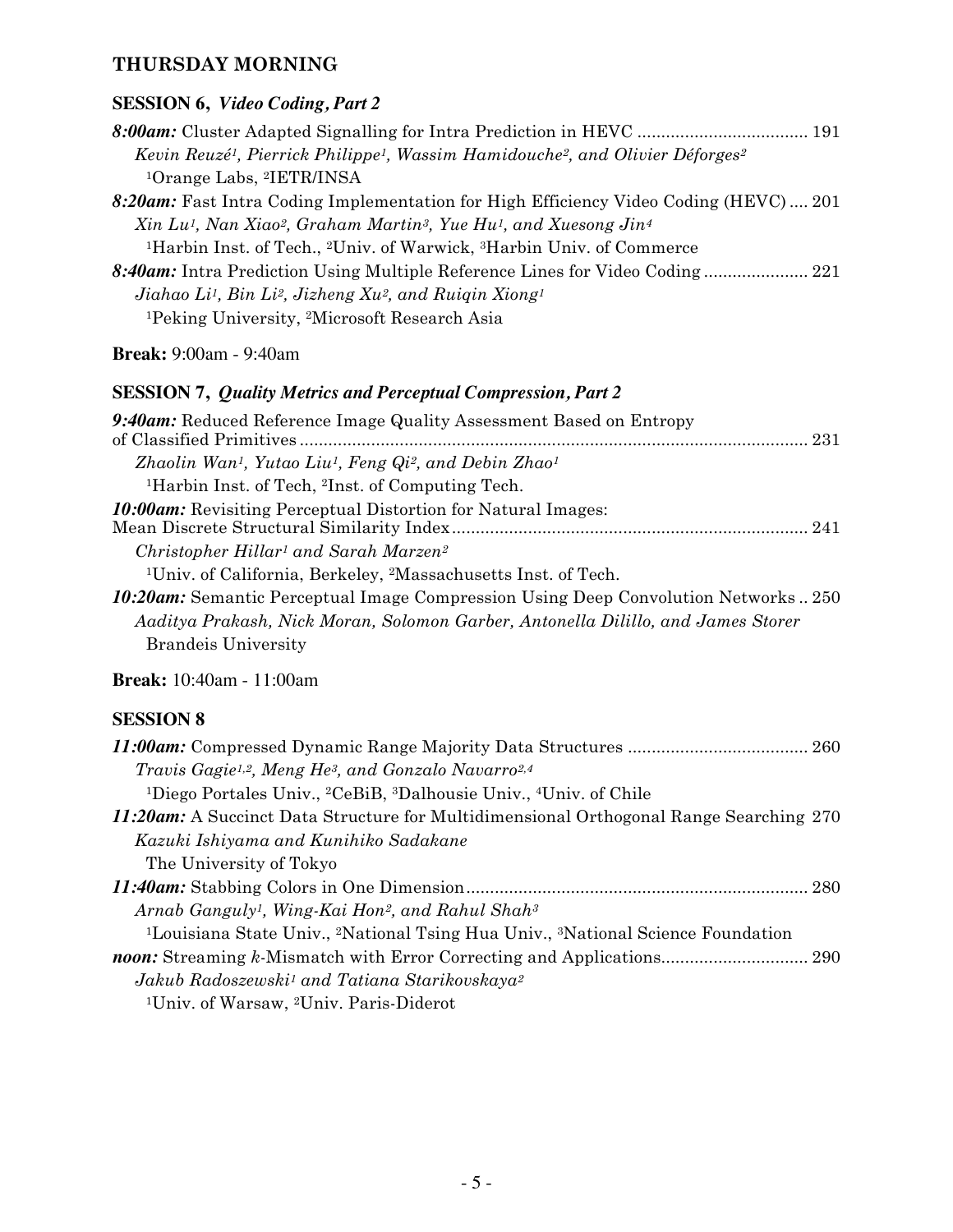## **THURSDAY MID-DAY**

*Kenote Speaker*

2:00pm - 3:30pm

# **Advances and Challenges in Imaging from Space**

M. Dirk Robinson

*Engineering Manager, Terra Bella @ Google*

### **Abstract:**

Traveling at speeds over 7 kilometers per second, a satellite provides a unique opportunity to observe the patterns of change on our planet. At Terra Bella, we build and operate a constellation of earth imaging satellites to collect imagery about our physical world and provide unique data services to our users. After a brief introduction to the basics of earth imaging satellites, we will describe several of the unique challenges of imaging from space including collecting, transporting, and processing large quantities of data. We will describe the innovative Terra Bella imaging architecture we use to collect and process high quality imagery and video at very low cost. We will conclude with several of the open challenges for the research community.

### **POSTER SESSION AND RECEPTION**

4:00pm - 7:00pm In the Golden Cliff Room.

(Titles are listed at the end this program; abstracts of each presentation appear in the proceedings.)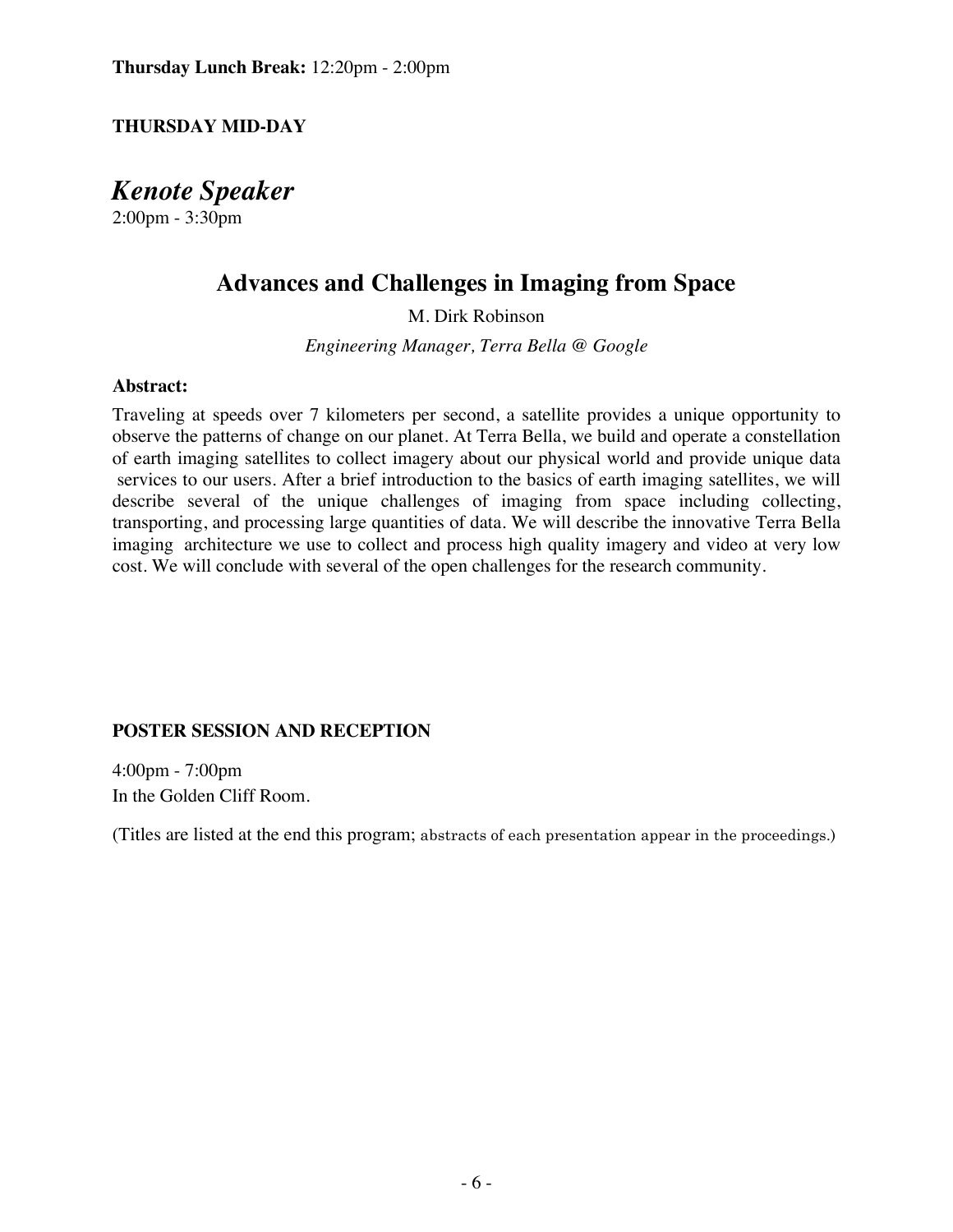# **FRIDAY MORNING**

# **SESSION 9**

| 8:00am: Compression of Deep Neural Networks for Image Instance Retrieval 300                                                                                                                                                                  |
|-----------------------------------------------------------------------------------------------------------------------------------------------------------------------------------------------------------------------------------------------|
| Vijay Chandrasekhar <sup>1,4</sup> , Jie Lin <sup>1</sup> , Qianli Liao <sup>3</sup> , Olivier Morère <sup>2</sup> , Antoine Veillard <sup>2</sup> ,<br>Lingyu Duan <sup>5</sup> , and Tomaso Poggio <sup>3</sup>                             |
| <sup>1</sup> Inst. for Infocomm Research, Singapore, <sup>2</sup> Univ. Pierre et Marie Curie,<br><sup>3</sup> Massachusetts Inst. of Tech., <sup>4</sup> Nanyang Technological Univ., <sup>5</sup> Peking Univ.                              |
|                                                                                                                                                                                                                                               |
| Sourya Basu <sup>1</sup> and Lav R. Varshney <sup>2</sup>                                                                                                                                                                                     |
| <sup>1</sup> Univ. of Illinois at Urbana-Champaign, <sup>2</sup> Indian Inst. of Tech. Kanpur                                                                                                                                                 |
| 8:40am: An Asymmetric Difference Multiple Description Gaussian Noise Channel 320                                                                                                                                                              |
| Jan Østergaard <sup>1</sup> , Yuval Kochman <sup>2</sup> , and Ram Zamir <sup>3</sup>                                                                                                                                                         |
| <sup>1</sup> Aalborg University, <sup>2</sup> Hebrew University of Jerusalem, <sup>3</sup> Tel Aviv University                                                                                                                                |
| <b>Break:</b> 9:00am - 9:20am                                                                                                                                                                                                                 |
| <b>SESSION 10, Genome Compression</b>                                                                                                                                                                                                         |
| 9:20am: GeneComp, a New Reference-Based Compressor for SAM Files330                                                                                                                                                                           |
| Reggy Long <sup>1</sup> , Mikel Hernaez <sup>1</sup> , Idoia Ochoa <sup>1, 2</sup> , and Tsachy Weissman <sup>2</sup>                                                                                                                         |
| Stanford University <sup>1</sup> , Univ. of Illinois at Urbana-Champaign <sup>2</sup>                                                                                                                                                         |
| 9:40am: Statistical Compression of Protein Folding Patterns                                                                                                                                                                                   |
| Ramanan Subramanian <sup>1</sup> , Lloyd Allison <sup>1</sup> , Peter J. Stuckey <sup>2</sup> ,<br>Maria Garcia de la Banda <sup>1</sup> , David Abramson <sup>3</sup> , Arthur M. Lesk <sup>4</sup> ,<br>and Arun S. Konagurthu <sup>1</sup> |

1Monash University, 2University of Melbourne, 3University of Queensland, 4Pennsylvania State University

**Break:** 10:00am - 10:20am

| Dominik Kempa and Dmitry Kosolobov                                                                                                                 |
|----------------------------------------------------------------------------------------------------------------------------------------------------|
| University of Helsinki                                                                                                                             |
|                                                                                                                                                    |
| Alejandro Pinto <sup>1</sup> , Diego Seco <sup>1</sup> , and Gilberto Gutiérrez <sup>2</sup>                                                       |
| Univ. de Concepción, Universidad del Bío-Bío                                                                                                       |
| 11:00am: An LP Upper Bound for Rate Distortion with Variable Side Information 371                                                                  |
| Sinem Unal <sup>1</sup> and Aaron B. Wagner <sup>2</sup>                                                                                           |
| <sup>1</sup> KenCast Inc., <sup>2</sup> Cornell University                                                                                         |
| <b>11:20am:</b> Globally Variance-Constrained Sparse Representation for Rate-Distortion                                                            |
| Xiang Zhang <sup>1</sup> , Siwei Ma <sup>1</sup> , Zhouchen Lin <sup>1</sup> , Jian Zhang <sup>1</sup> , Shiqi Wang <sup>2</sup> ,<br>and Wen Gao1 |
| <sup>1</sup> Peking University, <sup>2</sup> Shanghai Jiao Tong University, <sup>3</sup> Nanyang Tech. University                                  |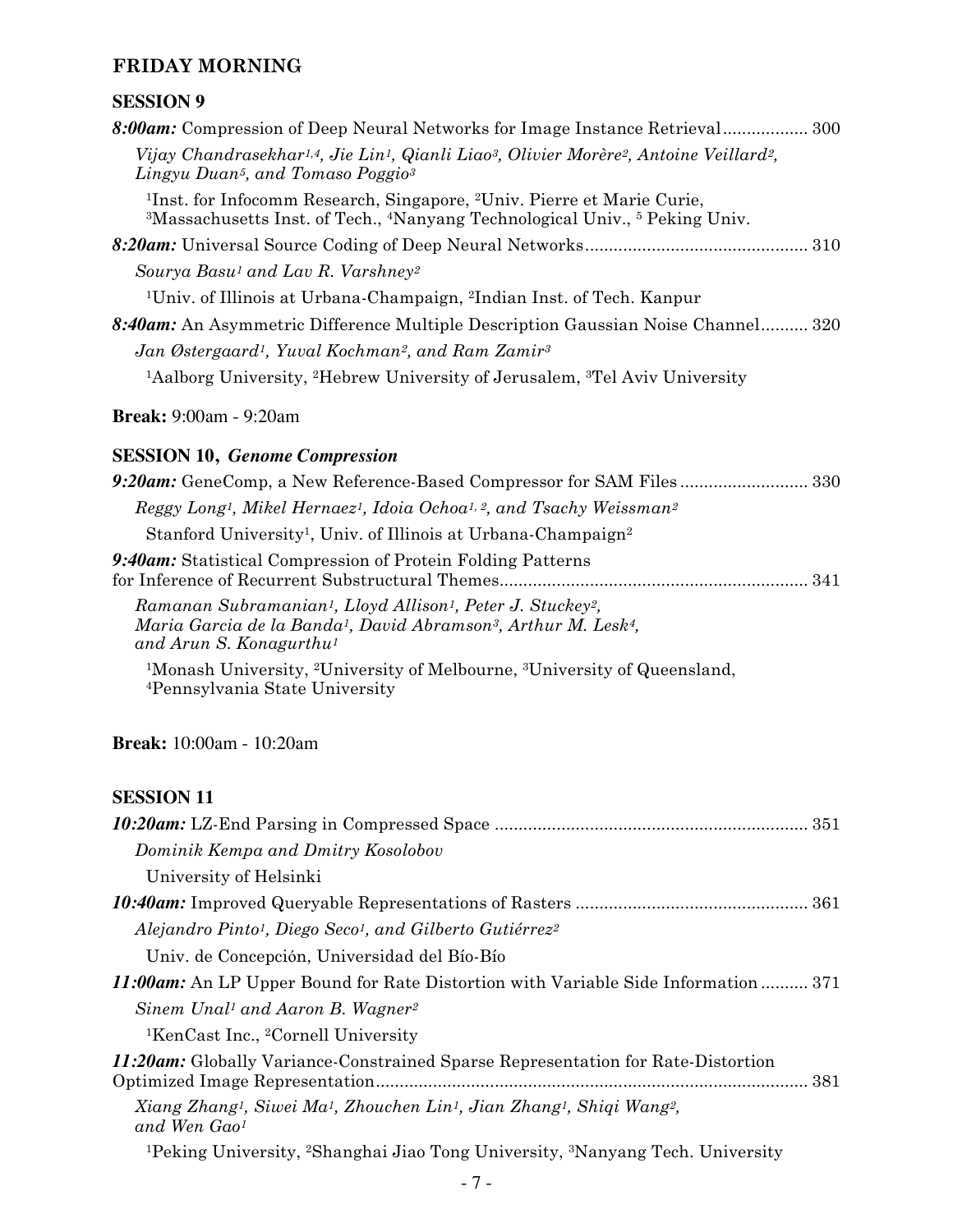# **FRIDAY MID-DAY**

# **SESSION 12,** *Video Coding, Part 3*

| noon: Frame Rate Up-Conversion Based Motion Vector Derivation for Hybrid                                                                                                                                                                                                                        |
|-------------------------------------------------------------------------------------------------------------------------------------------------------------------------------------------------------------------------------------------------------------------------------------------------|
| Xiang Li, Jianle Chen, and Marta Karczewicz                                                                                                                                                                                                                                                     |
| Qualcomm Technologies, Inc.                                                                                                                                                                                                                                                                     |
| <b>12:20pm:</b> Temporal Prediction of Motion Parameters with Interchangeable                                                                                                                                                                                                                   |
| Cordula Heithausen, Maria Meyer, Max Bläser, and Jens-Rainer Ohm                                                                                                                                                                                                                                |
| <b>RWTH Aachen University</b>                                                                                                                                                                                                                                                                   |
| <b>12:40pm:</b> A Novel Deep Learning-Based Method of Improving Coding Efficiency                                                                                                                                                                                                               |
| Tingting Wang, Mingjin Chen, and Hongyang Chao                                                                                                                                                                                                                                                  |
| Sun Yat-sen University                                                                                                                                                                                                                                                                          |
|                                                                                                                                                                                                                                                                                                 |
| Yihang Lou <sup>1</sup> , Yan Bai <sup>1</sup> , Jie Lin <sup>3</sup> , Shiqi Wang <sup>2,3</sup> , Jie Chen <sup>1,4</sup> , Vijay Chandrasekhar <sup>2,3</sup> ,<br>Ling-Yu Duan <sup>1,4</sup> , Tiejun Huang <sup>1,4</sup> , Alex Chichung Kot <sup>2,4</sup> , and Wen Gao <sup>1,4</sup> |
| <sup>1</sup> Peking University, <sup>2</sup> Nanyang Tech. University, <sup>3</sup> Inst. for Infocomm Research,<br><sup>4</sup> NTU-PKU Joint Research Institute                                                                                                                               |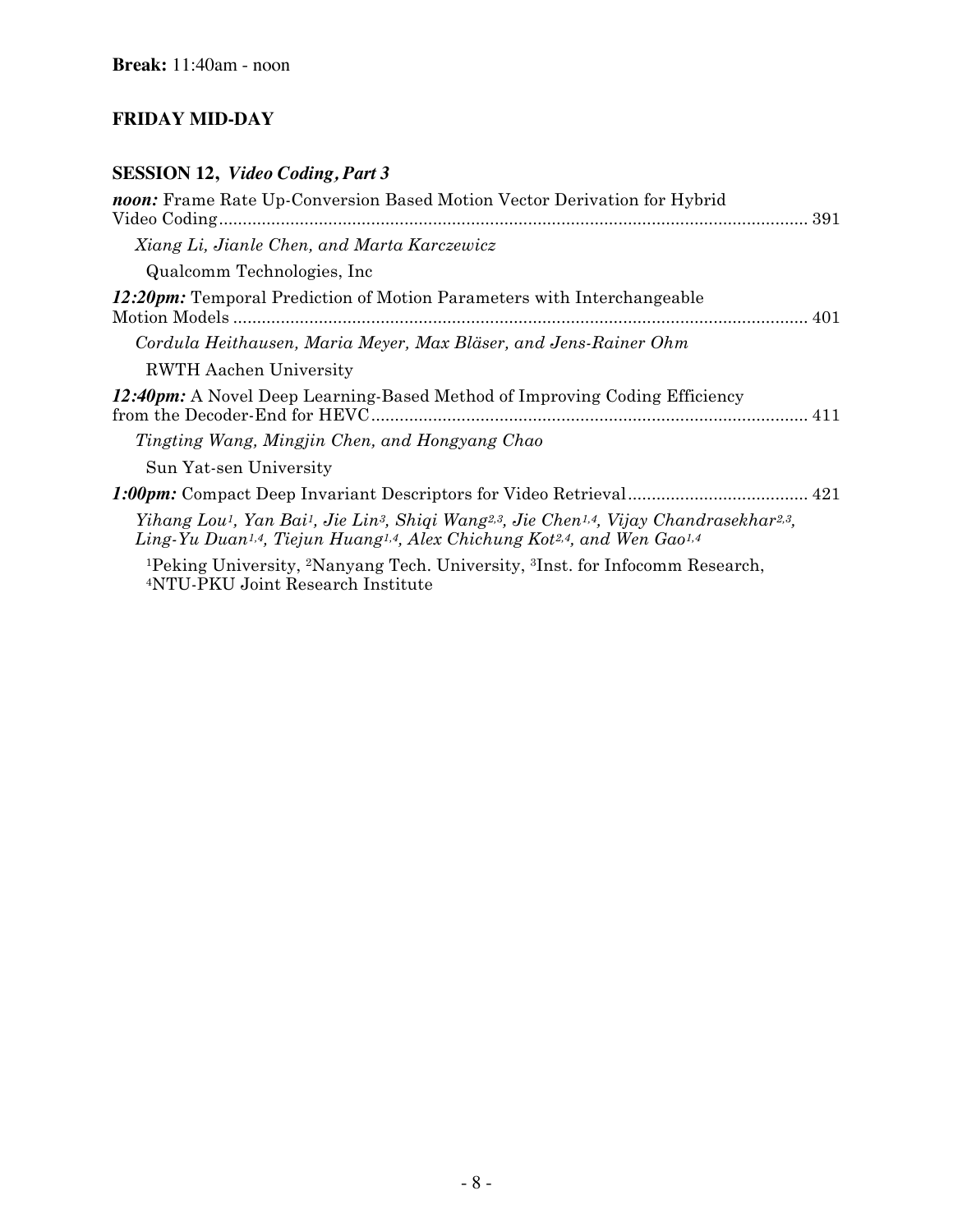# **Poster Session**

(listed alphabetically by first author)

| Adaptive Transforms for Inter-Predicted Residuals in Post-HEVC Video Coding 433                                   |
|-------------------------------------------------------------------------------------------------------------------|
| Thibaud Biatek <sup>1,2</sup> , Victorien Lorcy <sup>1</sup> , and Pierrick Philippe <sup>1,3</sup>               |
| <sup>1</sup> IRT b $\le$ com, <sup>2</sup> TDF, <sup>3</sup> Orange Labs                                          |
|                                                                                                                   |
| Ya Chen <sup>1</sup> , Philippe Bordes <sup>2</sup> , Tangi Poirier <sup>2</sup> , and Fabien Racape <sup>2</sup> |
| <sup>1</sup> RWTH Aachen-University, 1Technicolor                                                                 |
|                                                                                                                   |
| Uroš Čibej and Jurij Mihelič                                                                                      |
| University of Ljubljana, Slovenia                                                                                 |
|                                                                                                                   |
| Wenxue Cui, Tao Zhang, Shengping Zhang, Feng Jiang, Wangmeng Zuo,<br>Zhaolin Wan, and Debin Zhao                  |
| Harbin Inst. of Technology                                                                                        |
|                                                                                                                   |
| Siwei Dong, Tiejun Huang, and Yonghong Tian                                                                       |
| Peking University                                                                                                 |
| Adaptive High Efficiency Video Coding Based on Camera Activity Classification 438                                 |
| Gangadharan Esakki, Venkatesh Jatla, and Marios S. Pattichis                                                      |
| The University of New Mexico                                                                                      |
|                                                                                                                   |
| Meiyuan Fang and Jiangtao Wen                                                                                     |
| Tsinghua University                                                                                               |
| Rate-Distortion Optimization for Video Coding under Given                                                         |
|                                                                                                                   |
| Junkai Feng <sup>1</sup> , Saiping Zhang <sup>1</sup> , Fuzheng Yang <sup>1</sup> , and Shuai Wan <sup>2</sup>    |
| <sup>1</sup> Xidian University, <sup>2</sup> Northwestern Polytechnical University                                |
|                                                                                                                   |
| Adam Gleave and Christian Steinruecken                                                                            |
| University of Cambridge                                                                                           |
|                                                                                                                   |
| Jiawen Gu, Minhao Tang, and Jiangtao Wen                                                                          |
| Tsinghua University                                                                                               |
| Geometry Padding for Motion Compensated Prediction in 360 Video Coding 443                                        |
| Yuwen He, Yan Ye, Philippe Hanhart, and Xiaoyu Xiu                                                                |
| InterDigital Communications                                                                                       |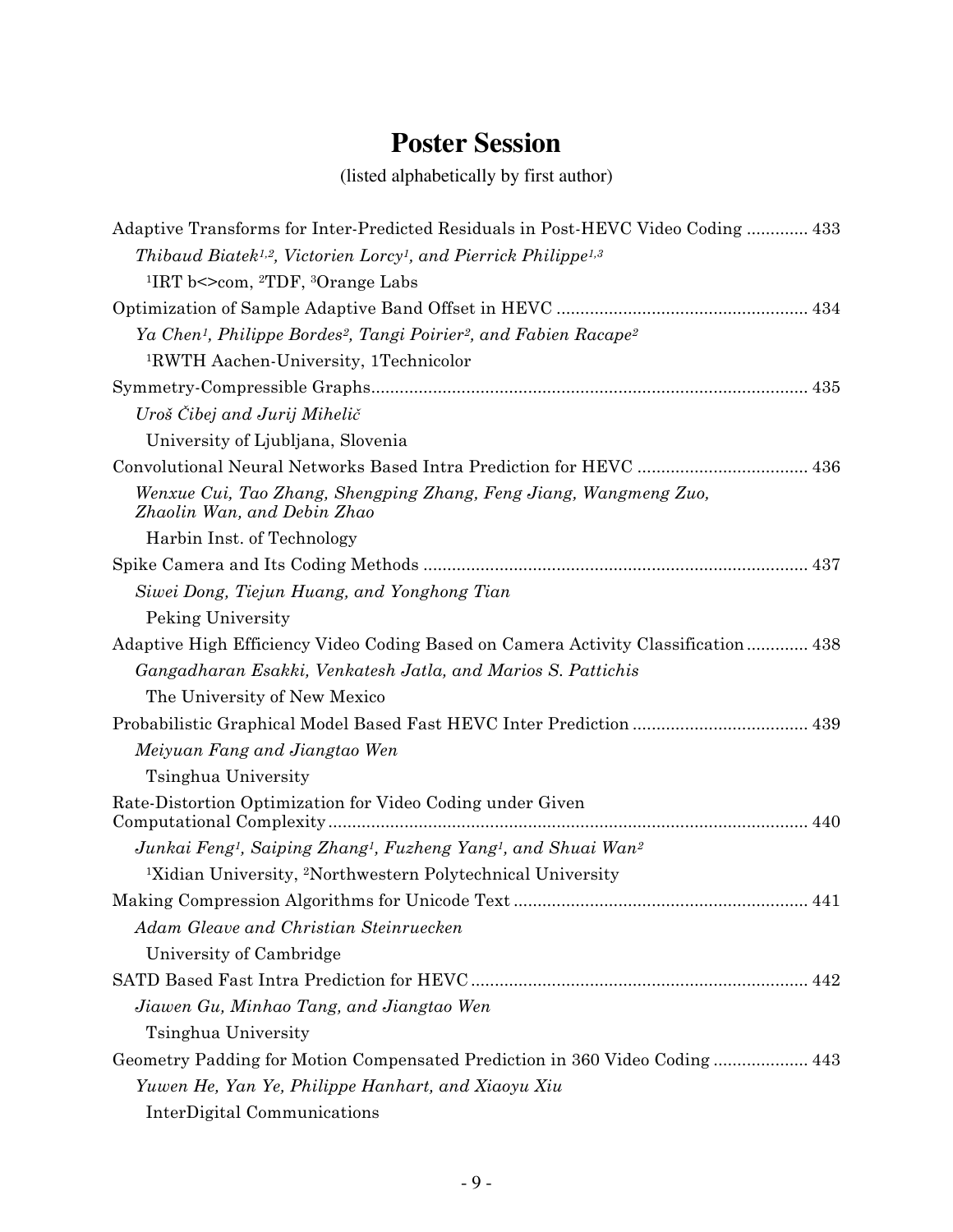| Differential Gene Expression with Lossy Compression of Quality Scores                                                                 |
|---------------------------------------------------------------------------------------------------------------------------------------|
| Ana A. Hernandez-Lopez <sup>1</sup> , Jan Voges <sup>2</sup> , Claudio Alberti <sup>1</sup> , Marco Mattavelli <sup>1</sup> ,         |
| and Jörn Ostermann <sup>2</sup>                                                                                                       |
| <sup>1</sup> EPFL SCI-STI-MM, <sup>2</sup> Leibniz Universität Hannover                                                               |
| Expanding Statistical Similarity Based Data Reduction to Capture                                                                      |
| Dongeun Lee <sup>1</sup> , Alex Sim <sup>2</sup> , Jaesik Choi <sup>3</sup> , and Kesheng Wu <sup>2</sup>                             |
| <sup>1</sup> Texas A&M Univ., <sup>2</sup> Lawrence Berkeley National Lab.,<br><sup>3</sup> Ulsan National Inst. of Science and Tech. |
| Optimize Genomics Data Compression with Hardware Accelerator  446                                                                     |
| Weigang Li                                                                                                                            |
| Intel Corporation                                                                                                                     |
| Nonconvex Optimization with Alternating Direction Method of Multipliers                                                               |
| Yong Li <sup>1</sup> , Wenrui Dai <sup>2</sup> , and Hongkai Xiong <sup>1</sup>                                                       |
| <sup>1</sup> Shanghai Jiao Tong University, <sup>2</sup> University of California, San Diego                                          |
|                                                                                                                                       |
| Xuelian Lin, Jiahao Jiang, and Yimeng Zuo                                                                                             |
| Beihang University                                                                                                                    |
| Seismic Data Compression Using Online Double-Sparse Dictionary                                                                        |
| Entao Liu, Ali Payani, and Faramarz Fekri                                                                                             |
| Georgia Institute of Technology                                                                                                       |
|                                                                                                                                       |
| Feng Liu, Eze Ahanonu, Michael W. Marcellin, Yuzhang Lin, Amit Ashok,<br>and Ali Bilgin                                               |
| University of Arizona                                                                                                                 |
|                                                                                                                                       |
| Hangfan Liu <sup>1</sup> , Ruigin Xiong <sup>1</sup> , Xiaopeng Fan <sup>2</sup> , Siwei Ma <sup>1</sup> , and Wen Gao <sup>1</sup>   |
| <sup>1</sup> Peking University, <sup>2</sup> Harbin Institute of Technology                                                           |
| Band-Wise Adaptive Sparsity Regularization for Quantized Compressed Sensing                                                           |
| Jing Mu <sup>1</sup> , Ruiqin Xiong <sup>1</sup> , Xinfeng Zhang <sup>2</sup> , and Siwei Ma <sup>1</sup>                             |
| <sup>1</sup> Peking University, <sup>2</sup> Harbin Institute of Technology                                                           |
| Optimization of LIS and LIP Encoding for SPIHT-Based Image Compression  453                                                           |
| Heting Nie <sup>1</sup> , Xianwei Rong <sup>1</sup> , and Xiaoyan Yu <sup>1,2</sup>                                                   |
| <sup>1</sup> Harbin Normal University, <sup>2</sup> University of Nevada, Reno                                                        |
| An Efficient Motion Estimation Method for QTBT Structure in JVET                                                                      |
| Sang-hyo Park and Euee S. Jang                                                                                                        |
| Hanyang University                                                                                                                    |
|                                                                                                                                       |
| Dmitri S. Pavlichin <sup>1</sup> , Amir Ingber <sup>2</sup> , and Tsachy Weissman <sup>1</sup>                                        |
| <sup>1</sup> Stanford University, <sup>2</sup> Yahoo! Research                                                                        |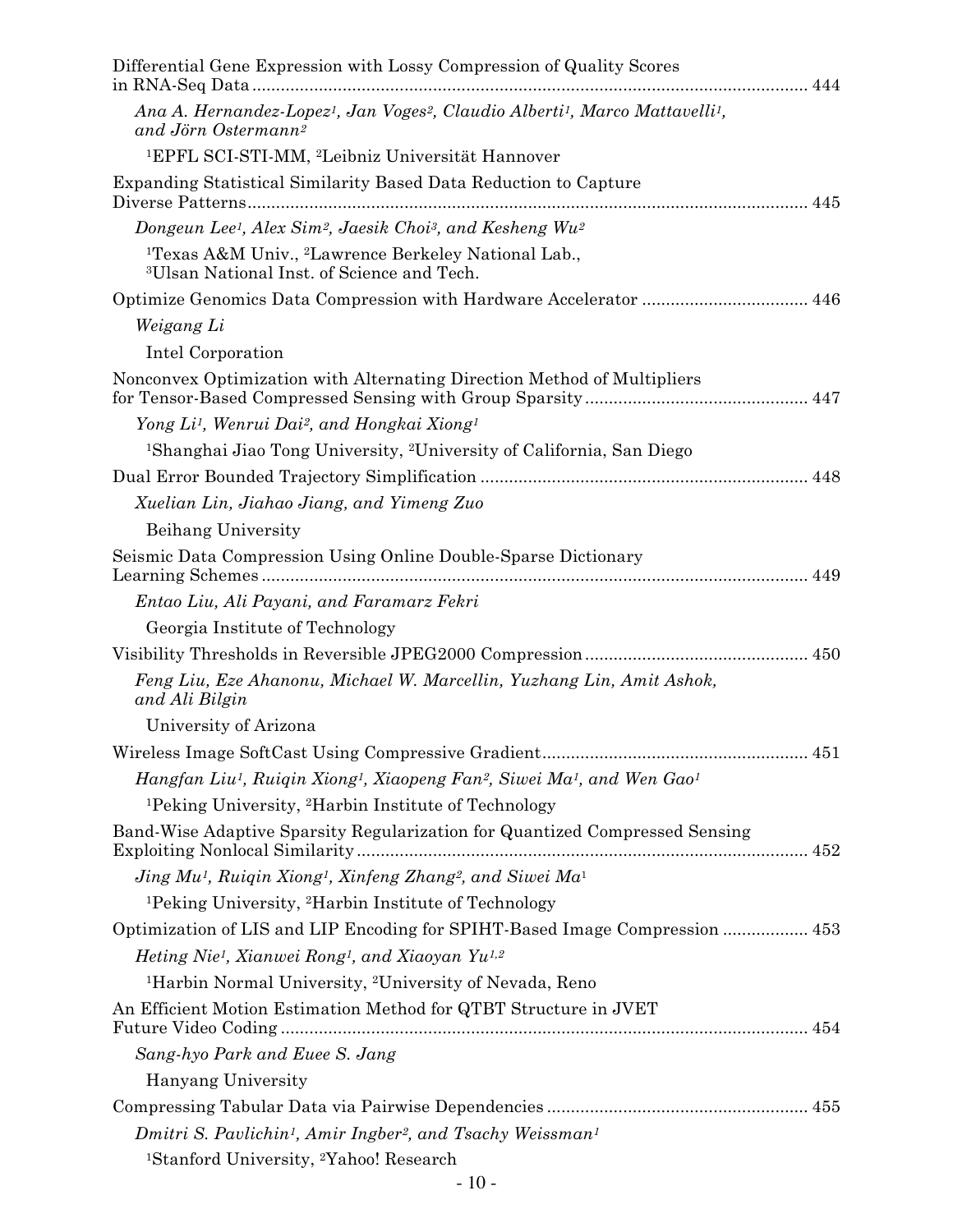| Cross-Color Channel Perceptually Adaptive Quantization for HEVC 456                                                                                                                                                |  |
|--------------------------------------------------------------------------------------------------------------------------------------------------------------------------------------------------------------------|--|
| Lee Prangnell, Miguel Hernández-Cabronero, and Victor Sanchez <sup>1</sup>                                                                                                                                         |  |
| University of Warwick                                                                                                                                                                                              |  |
| A Kirchhoff Migration of Seismic Data Represented by Orthogonal Matching                                                                                                                                           |  |
| Fabian Sanchez, Carlos A. Fajardo, and Ana B. Ramirez                                                                                                                                                              |  |
| Universidad Industrial de Santander                                                                                                                                                                                |  |
|                                                                                                                                                                                                                    |  |
| Yuxiang Shen <sup>1</sup> , Xiaolin Wu <sup>2</sup> , and Xiao Shu <sup>2</sup>                                                                                                                                    |  |
| <sup>1</sup> Hulu LLC, <sup>2</sup> McMaster University                                                                                                                                                            |  |
|                                                                                                                                                                                                                    |  |
| Shikha Singh, Vanika Singhal, and Angshul Majumdar <sup>2</sup><br><b>IIIT</b> Delhi                                                                                                                               |  |
|                                                                                                                                                                                                                    |  |
| Vanika Singhal, Shikha Singh, and Angshul Majumdar<br><b>IIIT</b> Delhi                                                                                                                                            |  |
| Watching Videos with Certain and Constant Quality: PID-Based                                                                                                                                                       |  |
| Yuhang Song, Mai Xu, and Shengxi Li                                                                                                                                                                                |  |
| Beihang University                                                                                                                                                                                                 |  |
|                                                                                                                                                                                                                    |  |
| Minhao Tang <sup>1</sup> , Xinyao Chen <sup>1</sup> , Jiawen Gu <sup>1</sup> , Yuxing Han <sup>2</sup> , and Jiangtao Wen <sup>1</sup>                                                                             |  |
| <sup>1</sup> Tsinghua University, <sup>2</sup> South China Agriculture University                                                                                                                                  |  |
| An End-to-End Compression Framework Based on Convolutional                                                                                                                                                         |  |
| Wen Tao <sup>1</sup> , Feng Jiang <sup>1</sup> , Shengping Zhang <sup>1</sup> , Jie Ren <sup>1</sup> , Wuzhen Shi <sup>1</sup> ,<br>Wangmeng Zuo <sup>1</sup> , Xun Guo <sup>2</sup> , and Debin Zhao <sup>1</sup> |  |
| <sup>1</sup> Harbin Inst. of Tech., <sup>2</sup> Microsoft Research Asia                                                                                                                                           |  |
|                                                                                                                                                                                                                    |  |
| Robert M. Taylor Jr. and Jeffrey P. Woodard                                                                                                                                                                        |  |
| <b>MITRE</b> Corporation                                                                                                                                                                                           |  |
|                                                                                                                                                                                                                    |  |
| Gregory Tucker, Roy Oursler, and Johnathan Stern <sup>2</sup>                                                                                                                                                      |  |
| Intel Corporation                                                                                                                                                                                                  |  |
| Cruise UAV Video Compression Based on Long-Term Wide-Range Background 466                                                                                                                                          |  |
| Xu Wang, Jing Xiao, Ruimin Hu, and Zhongyuan Wang<br>Wuhan University                                                                                                                                              |  |
|                                                                                                                                                                                                                    |  |
| Hanwei Wu, Qiwen Wang, and Markus Flierl                                                                                                                                                                           |  |
| KTH Royal Institute of Technology, Stockholm                                                                                                                                                                       |  |